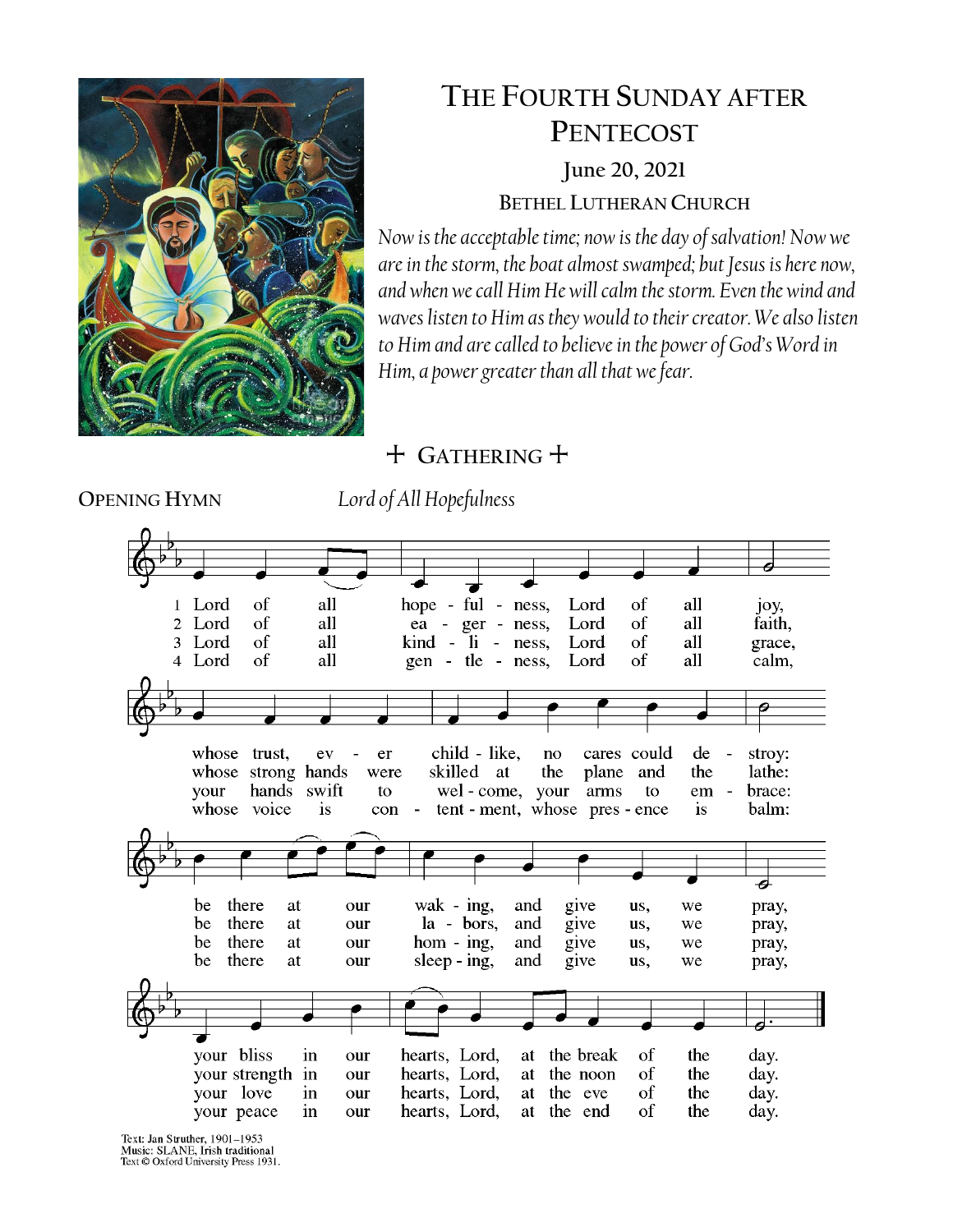**CONFESSION AND FORGIVENESS**

*All may make the sign of the cross, the sign marked at baptism.*

- P. We are gathered in the name of the Father, and of the  $+$  Son, and of the Holy Spirit.
- **C. Amen.**
- P. Trusting God's promise of forgiveness, let us confess our sin against God and one another.

*Silence is kept for reflection and self-examination.*

- P. Loving God,
- **C. we confess that we have not loved You with our whole hearts; we have not loved our neighbors as ourselves. We have failed to worship You with our whole being and to share the abundance of grace You give us. We have acted out of selfish ambition rather than the interests of others; we have nursed grudges rather than seeking reconciliation and peace. Forgive us and renew in us the mind of Christ Jesus, that we may live according to Your will. Amen.**
- P. Since we are justified by faith . . . the Holy Spirit.
- **C. Amen.**

# **GREETING**

- P. The grace of our Lord, Jesus Christ, the love of God, and the communion of the Holy Spirit be with you all.
- **C. And also with you.**

# **PRAYER OF THE DAY**

- P. O God our defender, storms rage about us and cause us to be afraid. Rescue Your people from despair, deliver us from fear, instruct us by Your wisdom and preserve us all from unbelief, through Jesus Christ our Lord.
- **C. Amen.**

# $+$ WORD $+$

# **FIRST READING: Job 38:1–11**

*At the end of the book of Job, after Job and his companions have argued about the cause of the great suffering Job endures, God finally speaks. These verses begin that speech, which is a grand vision of creation, describing God's ordering of the cosmos and inviting Job to marvel at its beauty.* 

The LORD answered Job out of the whirlwind: 2 "Who is this that darkens counsel by words without knowledge? <sup>3</sup>Gird up your loins like a man,

I will question you, and you shall declare to Me. 4 "Where were you when I laid the foundation of the earth?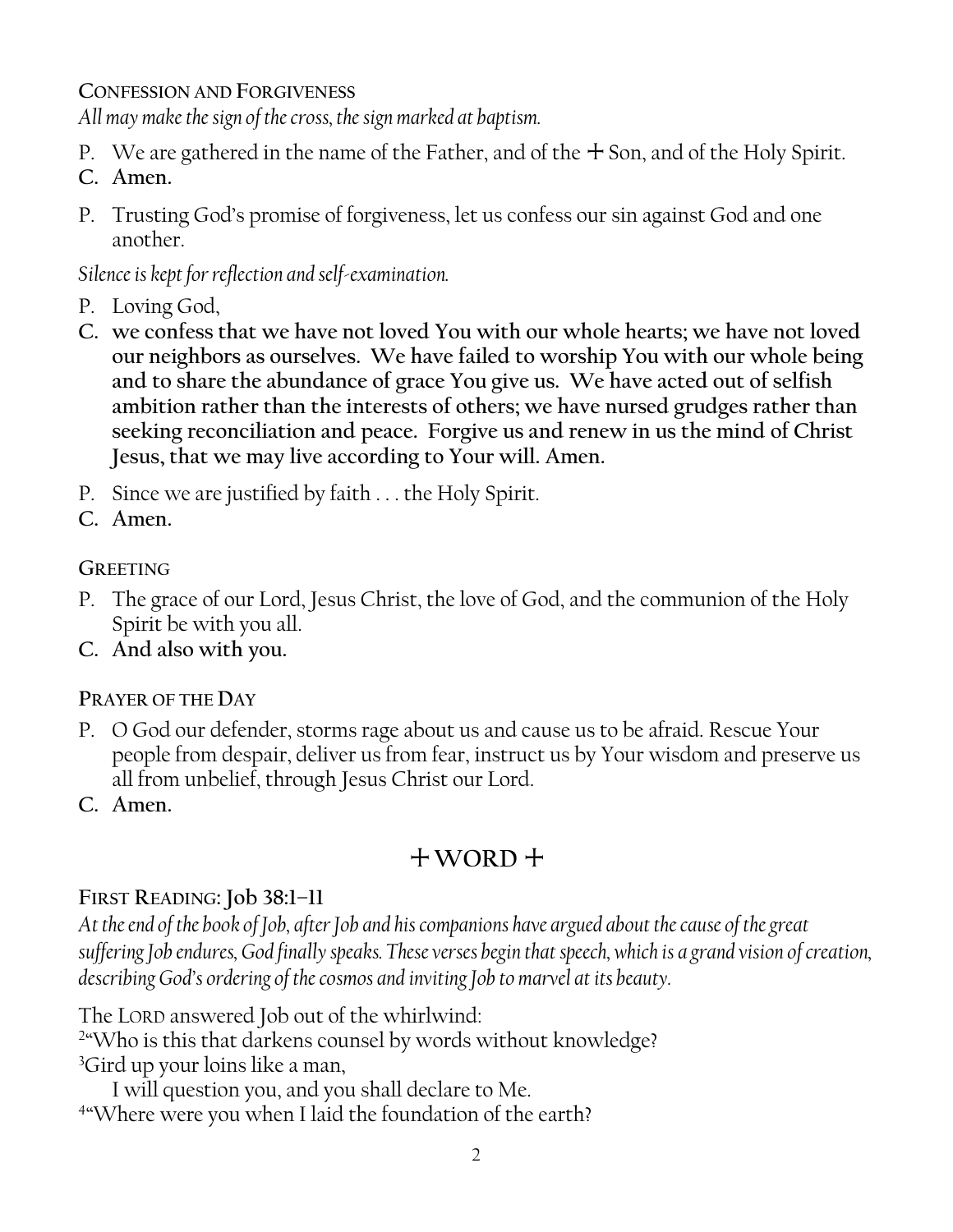Tell Me, if you have understanding. <sup>5</sup>Who determined its measurements—surely you know! Or who stretched the line upon it? <sup>6</sup>On what were its bases sunk, or who laid its cornerstone <sup>7</sup>when the morning stars sang together and all the heavenly beings shouted for joy? 8 "Or who shut in the sea with doors when it burst out from the womb?— <sup>9</sup>when I made the clouds its garment, and thick darkness its swaddling band,  $10$ and prescribed bounds for it, and set bars and doors, <sup>11</sup>and said, 'Thus far shall you come, and no farther, and here shall your proud waves be stopped'?"

L. The Word of the Lord. **C. Thanks be to God.**

#### **PSALM 130**

*You stilled the storm and silenced the waves of the sea.*

Give thanks to the LORD, for He is good, and His mercy endures forever. **<sup>2</sup>Let all those whom the LORD has redeemed proclaim that He redeemed them from the hand of the foe.**  <sup>3</sup>He gathered them out of the lands; from the east and from the west, from the north and from the south. **<sup>23</sup>Some went down to the sea in ships and plied their trade in deep waters;** <sup>24</sup>they beheld the works of the LORD and His wonders in the deep. **<sup>25</sup>Then He spoke, and a stormy wind arose, which tossed high the waves of the sea.** <sup>26</sup>They mounted up to the heavens and fell back to the depths; their hearts melted because of their peril. **<sup>27</sup>They reeled and staggered like drunkards and were at their wits' end.** <sup>28</sup>Then they cried to the LORD in their trouble, and He delivered them from their distress. **<sup>29</sup>He stilled the storm to a whisper and quieted the waves of the sea.**   $30$ Then were they glad because of the calm, and He brought them to the harbor they were bound for.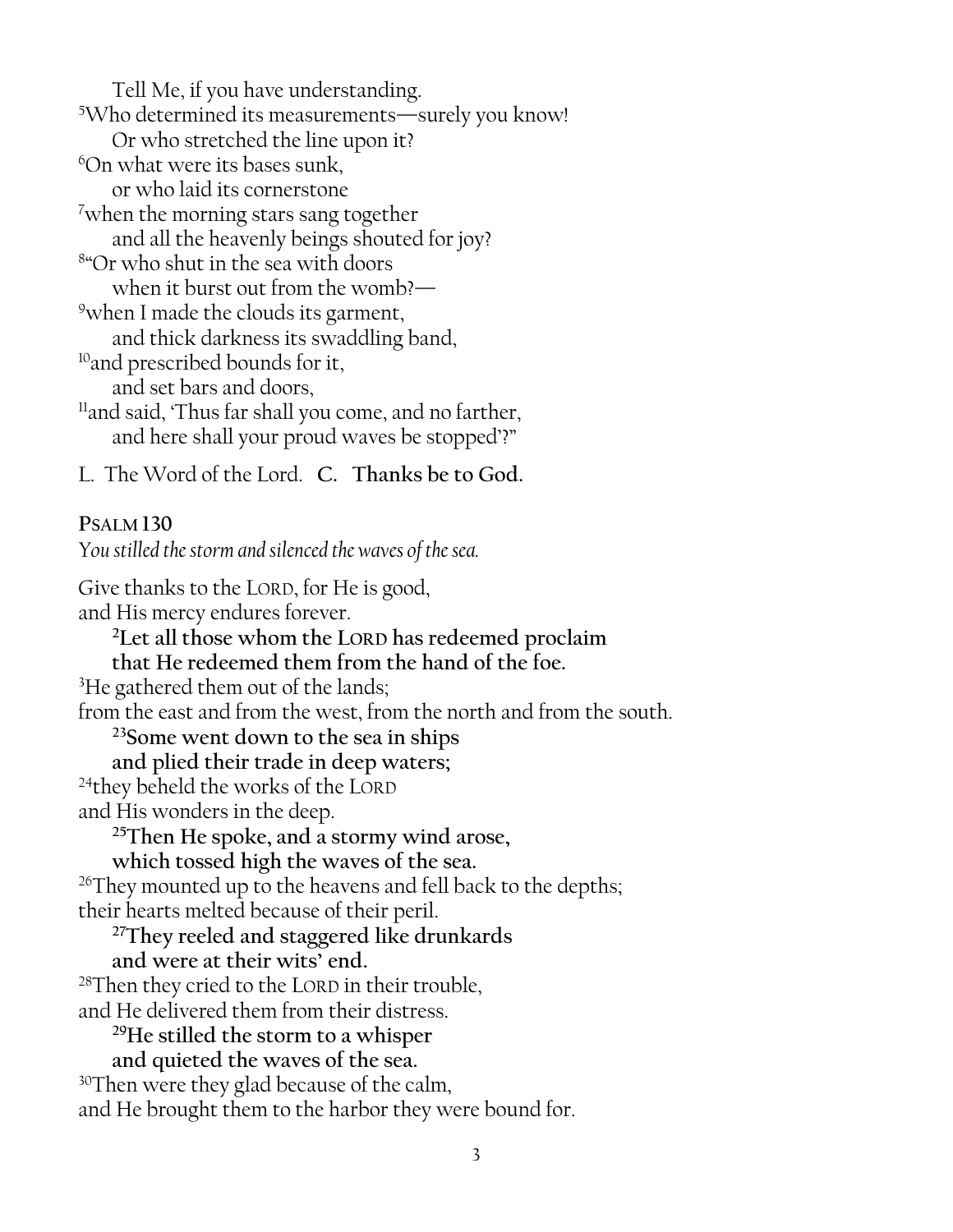# **<sup>31</sup>Let them give thanks to the LORD for His mercy and the wonders He does for His children.**

<sup>32</sup>Let them exalt Him in the congregation of the people and praise Him in the council of the elders.

## **SECOND READING: 2 Corinthians 6:1–13**

*Paul and his fellow workers experience great hardships and even rejection while carrying out their missionary work. Nevertheless, Paul continuously proclaims that God has not rejected us but is graciously working for our salvation.*

As we work together with Him, we urge you also not to accept the grace of God in vain. <sup>2</sup>For He says,

"At an acceptable time I have listened to you,

and on a day of salvation I have helped you."

See, now is the acceptable time; see, now is the day of salvation! <sup>3</sup>We are putting no obstacle in anyone's way, so that no fault may be found with our ministry, <sup>4</sup>but as servants of God we have commended ourselves in every way: through great endurance, in afflictions, hardships, calamities, <sup>5</sup>beatings, imprisonments, riots, labors, sleepless nights, hunger; <sup>6</sup>by purity, knowledge, patience, kindness, holiness of spirit, genuine love, 7 truthful speech, and the power of God; with the weapons of righteousness for the right hand and for the left; <sup>8</sup>in honor and dishonor, in ill repute and good repute. We are treated as impostors, and yet are true; <sup>9</sup>as unknown, and yet are well known; as dying, and see we are alive; as punished, and yet not killed; <sup>10</sup>as sorrowful, yet always rejoicing; as poor, yet making many rich; as having nothing, and yet possessing everything.

<sup>11</sup>We have spoken frankly to you Corinthians; our heart is wide open to you. <sup>12</sup>There is no restriction in our affections, but only in yours. <sup>13</sup>In return—I speak as to children—open wide your hearts also.

L. The Word of the Lord. **C. Thanks be to God**



**GOSPEL ACCLAMATION**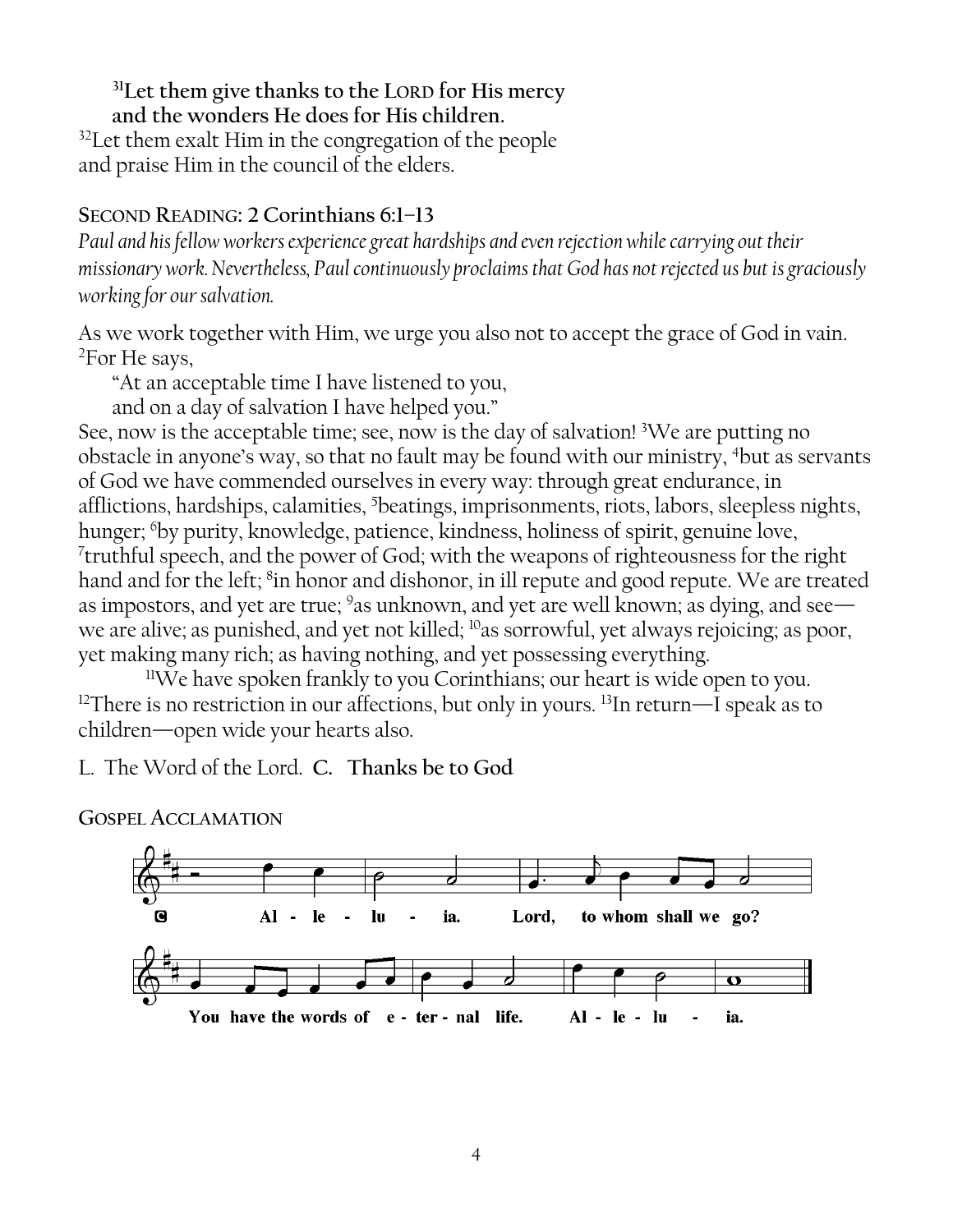# HOLY GOSPEL: St. Mark **4:35–41**

*Jesus' calming of the storm on the sea reveals his power over evil, since the sea represents evil and chaos. The boat on the sea is a symbol of the church and invites us to trust God amid life's turbulence.*

# **C. Glory to You, O Lord.**

When evening had come, [Jesus said to the disciples,] "Let us go across to the other side," [of the Sea of Galilee]. <sup>36</sup>And leaving the crowd behind, they took Him with them in the boat, just as He was. Other boats were with Him.

 $37A$  great windstorm arose, and the waves beat into the boat, so that the boat was already being swamped. <sup>38</sup>But He was in the stern, asleep on the cushion; and they woke Him up and said to Him, "Teacher, do you not care that we are perishing?" <sup>39</sup>He woke up and rebuked the wind, and said to the sea, "Peace! Be still!" Then the wind ceased, and there was a dead calm. <sup>40</sup>He said to them, "Why are you afraid? Have you still no faith?" <sup>41</sup>And they were filled with great awe and said to one another, "Who then is this, that even the wind and the sea obey Him?"

P. The Gospel of the Lord.

**C. Praise to You, O Christ.**

**SERMON**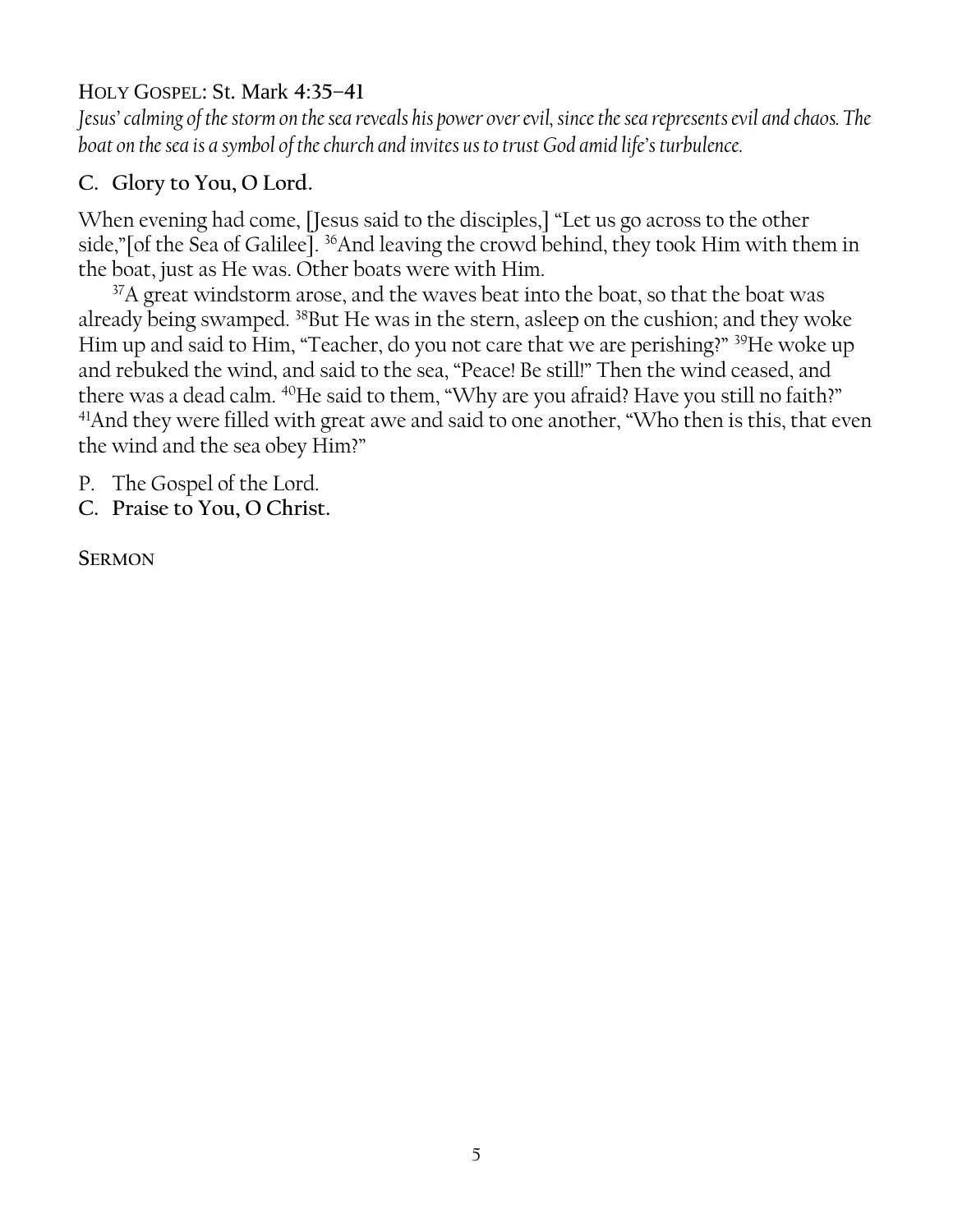

### **THE APOSTLES' CREED**

- I believe in God, the Father almighty, creator of heaven and earth.
- I believe in Jesus Christ, His only Son, our Lord.
- He was conceived by the power of the Holy Spirit and born of the virgin Mary.
- He suffered under Pontius Pilate, was
- crucified, died, and was buried.
- He descended into hell.
- On the third day He rose again.

### **SHARING THE PEACE OF THE LORD**

He ascended into heaven, and is seated at the right hand of the Father. He will come again to judge the living and the dead.

I believe in the Holy Spirit, the holy catholic Church, the communion of saints, the forgiveness of sins, the resurrection of the body, and the life everlasting. Amen

### **ANNOUNCEMENTS**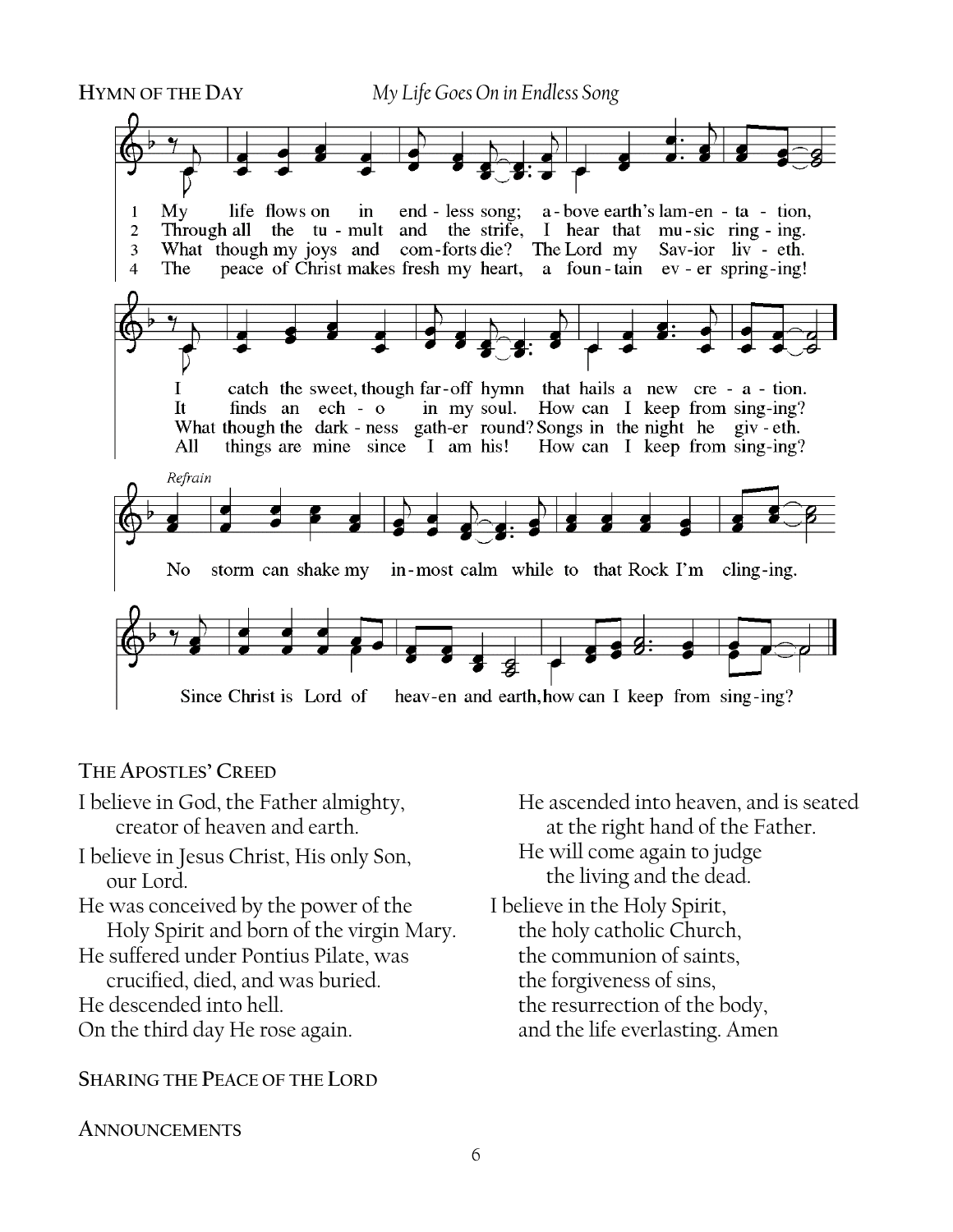# $+$  PRAYER  $+$

## **OFFERING**

#### **OFFERTORY**



#### **OFFERTORY PRAYER**

- P. Blessed are you,
- **C. O Lord our God, maker of all things. Through Your goodness You have blessed us with these gifts. With them we offer ourselves to Your service and dedicate our lives to the care and redemption of all that You have made, for the sake of Him Who gave Himself for us, Jesus Christ our Lord. Amen.**

### **PRAYERS OF THE CHURCH**

Trusting the Spirit's power, let us pray for the Church, and the world, and all those in need.

### *A brief silence.*

Holy God, You call Your Church through the waters of baptism. Give courage to those who lead us through word and sacrament, witness, service, and song. Strengthen all the baptized for lives of service in Christ's name. Lord, in Your mercy,

### **C. hear our prayer.**

You call forth life from the swirling waters of chaos, and You pour out water that nourishes the earth. Send forth ample rain for crops to flourish. Speak peace wherever homes, towns, businesses, and lands are damaged by hurricanes, floods, and tropical storms. We pray for Your blessed creation, that it may continue to flourish and magnify Your glory. Lord, in Your mercy,

### **C. hear our prayer.**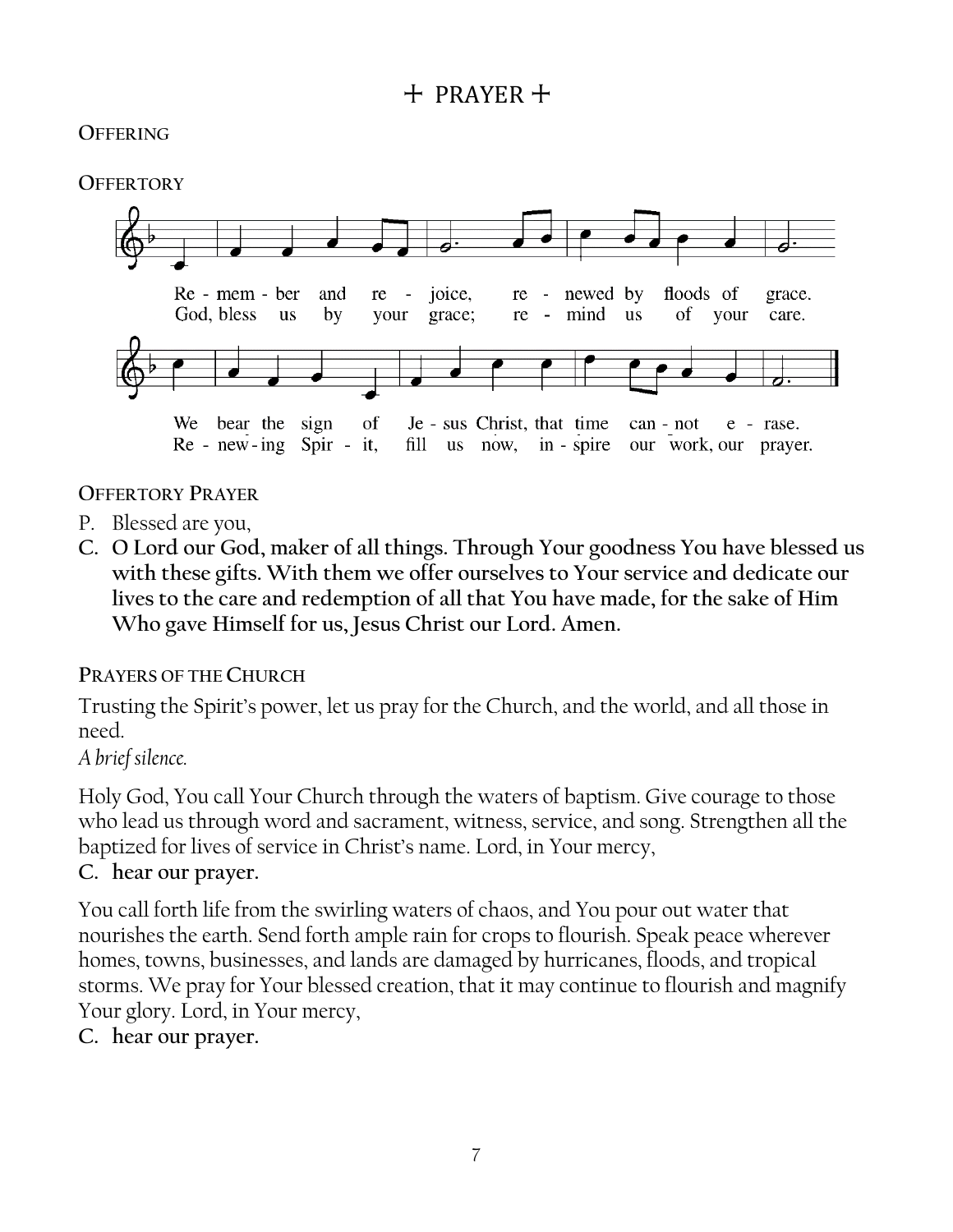You keep watch over all nations. We pray for countries experiencing violence, hunger, and unrest. Raise up advocates and peacemakers to speak truth and hope into the world. Lord, in Your mercy,

# **C. hear our prayer.**

You are close to the brokenhearted and near to those in distress. We pray for those who are experiencing oppression. Grant endurance and comfort to all who suffer affliction, hardship, hunger, violence, or sleepless nights of pain or anxiety. Give Your promise of healing to all who long wholeness. We pray especially for Emily, Angie, Shirlee, Bill & Karen, Carol, Norma, Sherri, and Gail. We pray also for the family and friends of Bill Ningen. Strengthen and renew us with Your Spirit. Lord, in Your mercy,

# **C. hear our prayer.**

You call us by name and claim us as your own. We pray for those who prepare for baptism, those who have recently been baptized, and all who are called by baptism into lives of proclamation and service. Lord, in Your mercy,

## **C. hear our prayer.**

Your steadfast love and faithfulness sustains Your people. Bless fathers and all father figures with such love and faithfulness that children flourish and grow in uprightness and joy. Bless those who long to be fathers and those for whom this day is difficult. Lord, in Your mercy,

## **C. hear our prayer.**

Eternal God, we give thanks for all the saints who have commended themselves to You in every way and who have endured in faith, especially Bill. Bring us, together with them, to the acceptable time of salvation for all creation. Lord, in Your mercy,

## **C. hear our prayer.**

By the sure guidance of Your Holy Spirit, O God, we lift up our prayers in trust and thanksgiving; through Jesus Christ our Lord.

**C. Amen.**

**THE LORD'S PRAYER Our Father Who art in heaven, hallowed be Thy name, Thy kingdom come, Thy will be done, on earth as it is in heaven. Give us this day our daily bread; and forgive us our trespasses**

**as we forgive those who trespass against us; and lead us not into temptation, but deliver us from evil. For Thine is the kingdom, and the power, and the glory, forever and ever. Amen**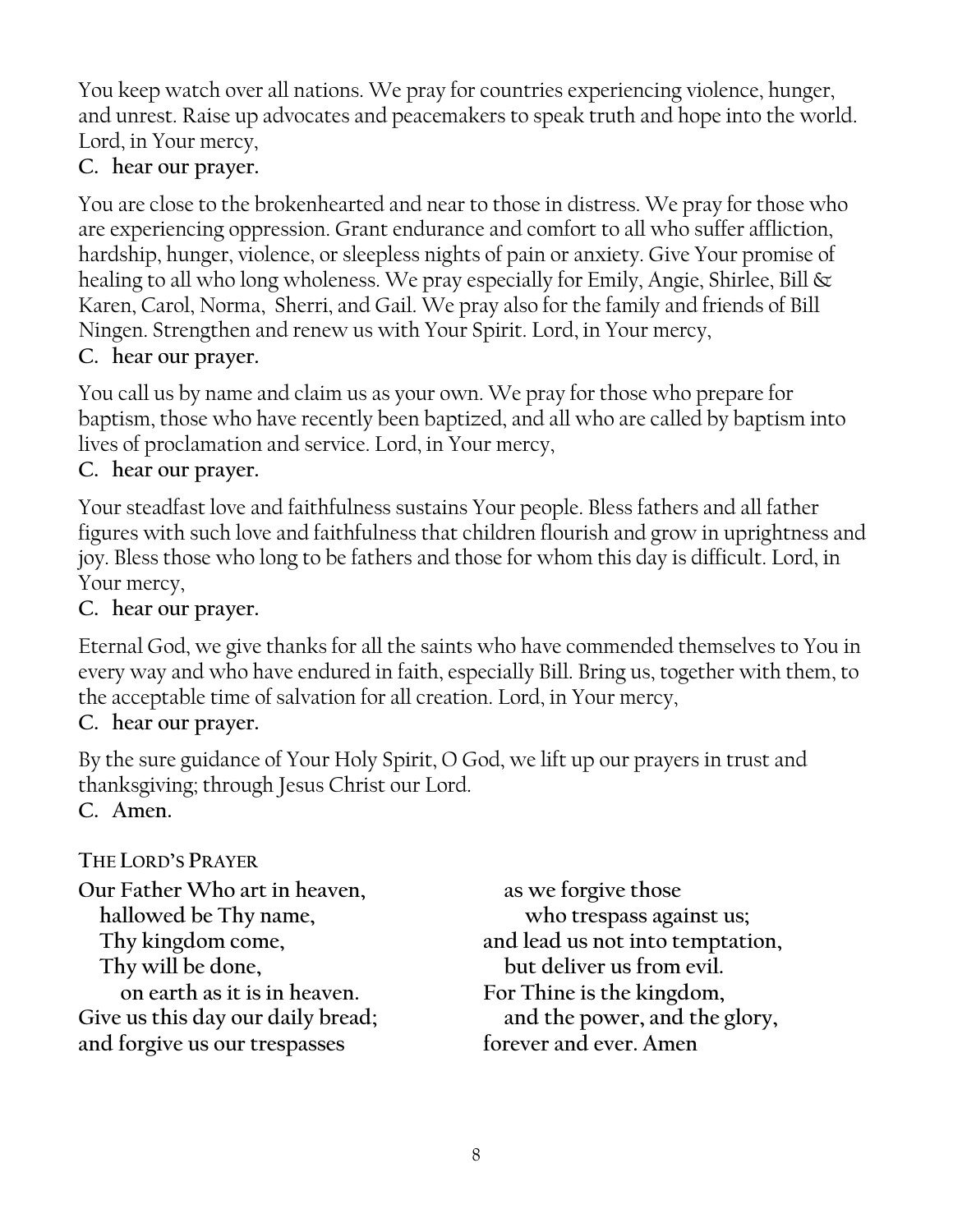# + **SENDING** +

**BENEDICTION**

- P. Jesus is the vine and we are the branches. May you be rooted and grounded in His love. Almighty God, Father,  $+$  Son, and Holy Spirit, bless you now and forever.
- **C. Amen**



**DISMISSAL** 

- P. Go in peace to love and serve the Lord.
- **C. Thanks be to God.**